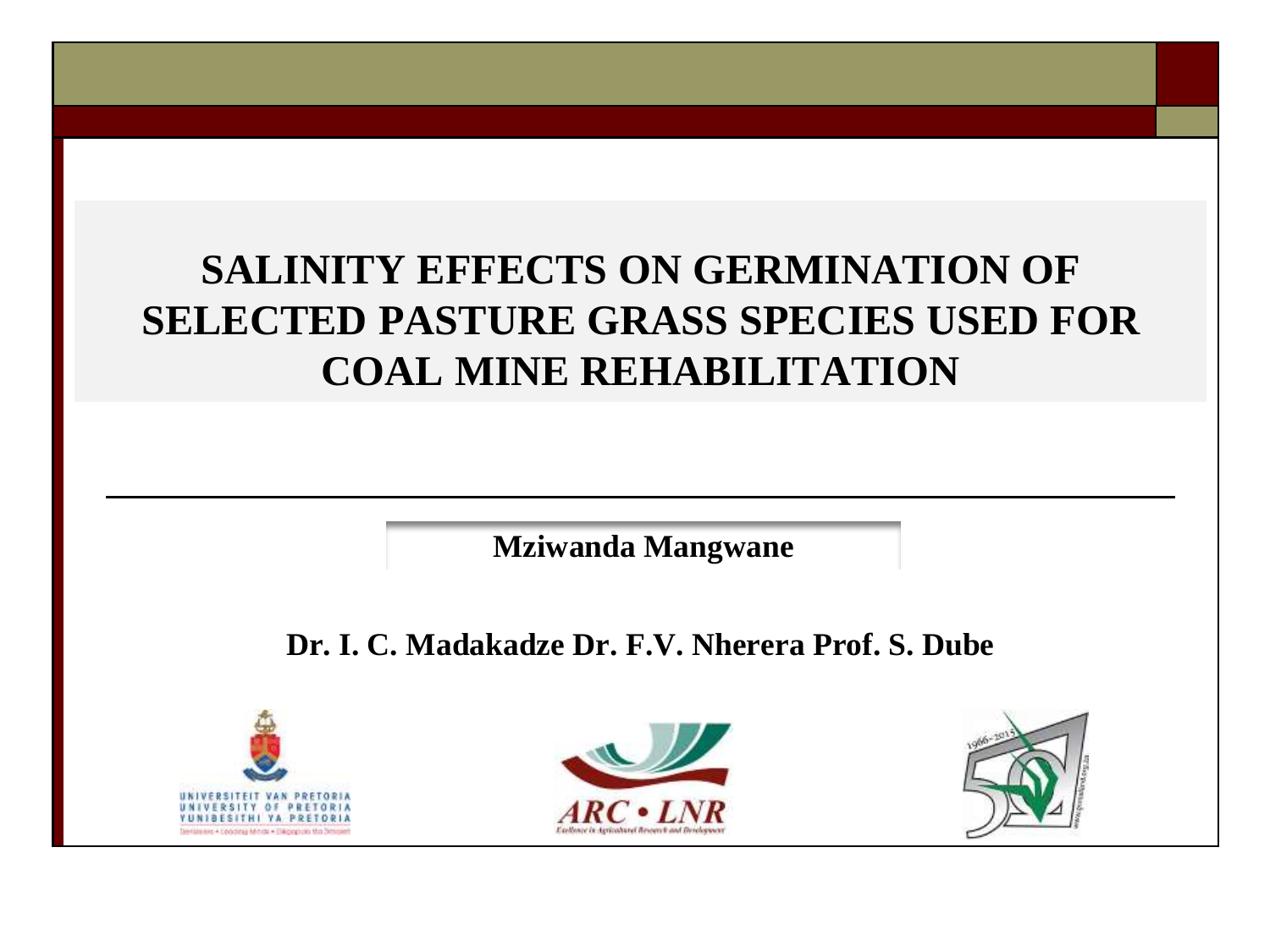## **INTRODUCTION**



- □ Coal mining destroys the environment and soil structure
	- $\triangleright$  Coal mine deposits contain pyrite formation
	- Annual discharge of 65 million  $m^3$  of wastewater: CaSO<sub>4</sub>
- Coal mining in South Africa leaves a lot of land requiring rehabilitation
- Various grass species are used in rehabilitation programmes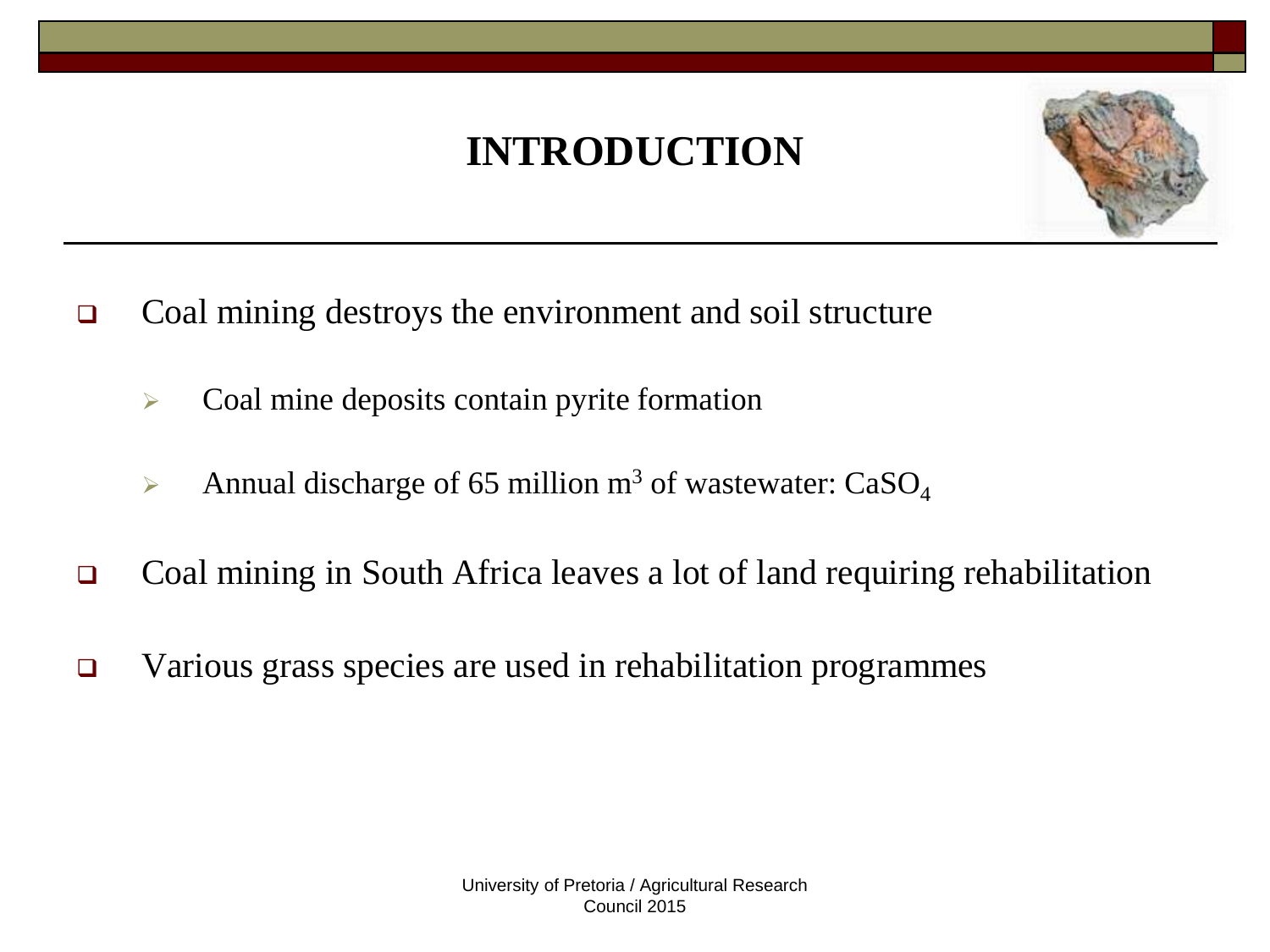

#### **CONT. INTRODUCTION**



#### **Disturbed land Irrigating with wastewater**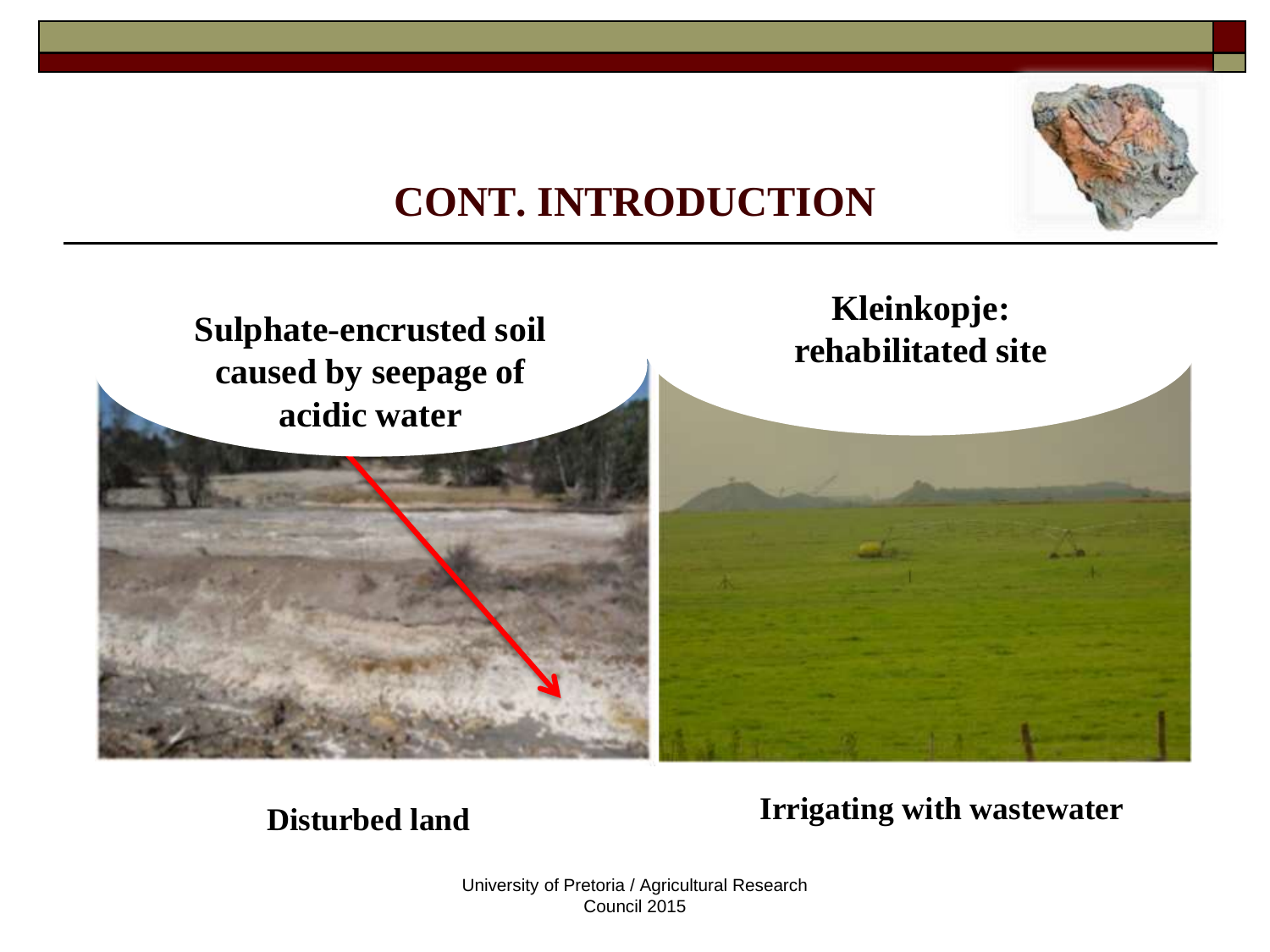# **INTRODUCTION CONT…**



- These grasses are able to germinate and grow under saline conditions
- □ Planted seeds from the seed pack: some survive and some thin-out:
	- $\triangleright$  is it because of;
		- high salinity or (EC) in mine water used for irrigation?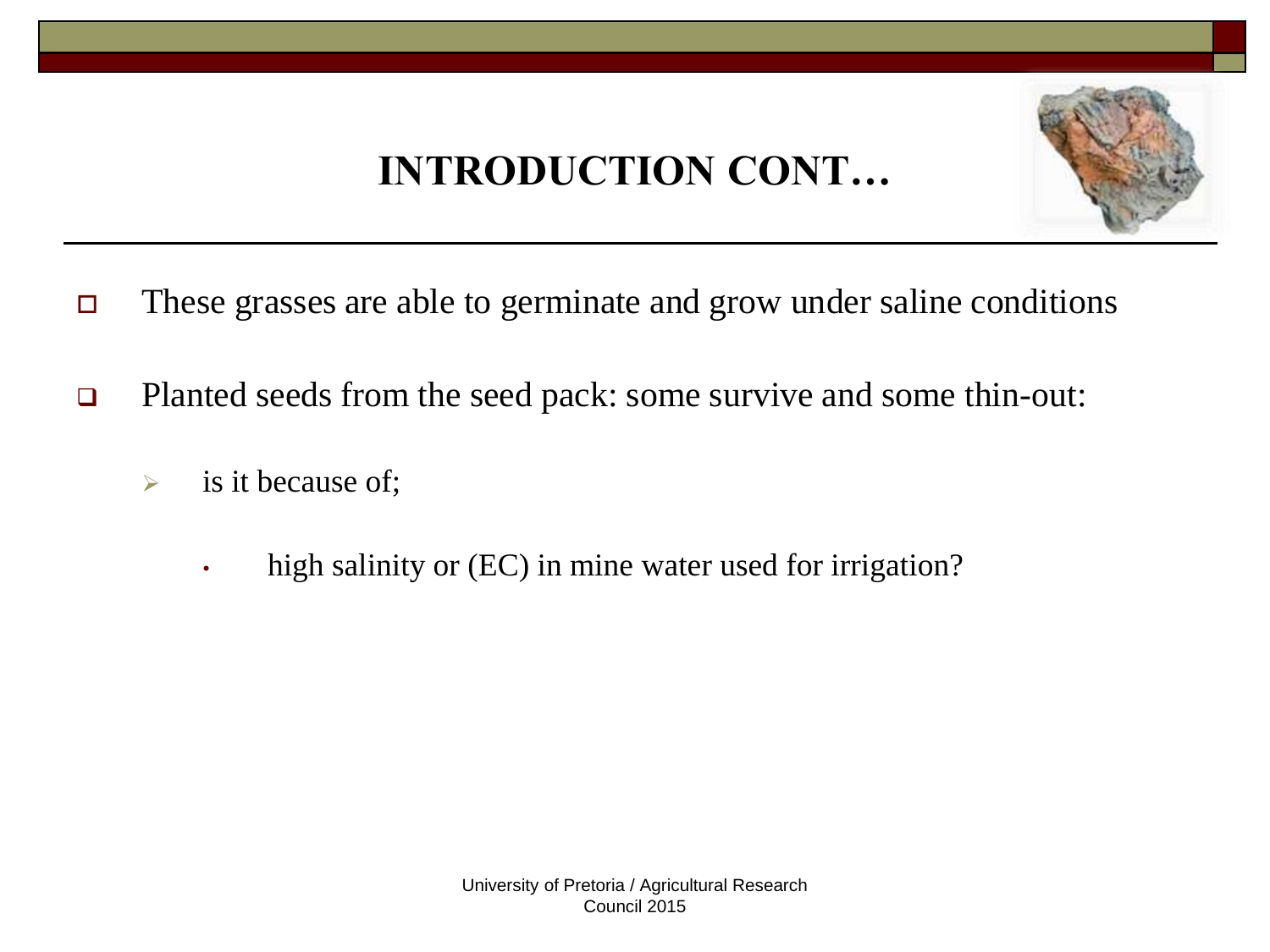#### **HYPOTHESIS**

 Variation exists amongst grasses with regards to grass species germination under saline conditions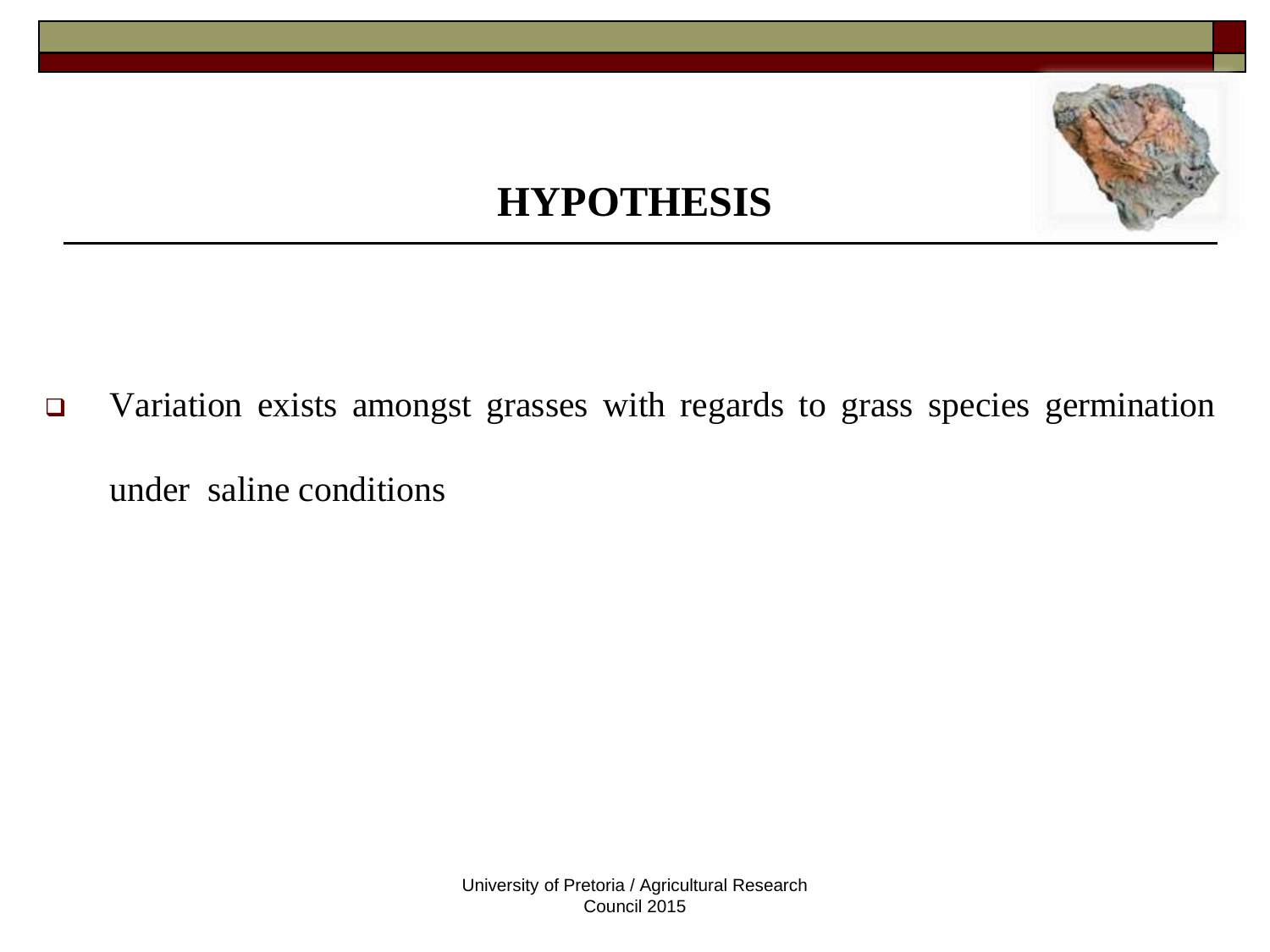### **OBJECTIVE**



 To evaluate germination of commonly used grasses under solutions of varying EC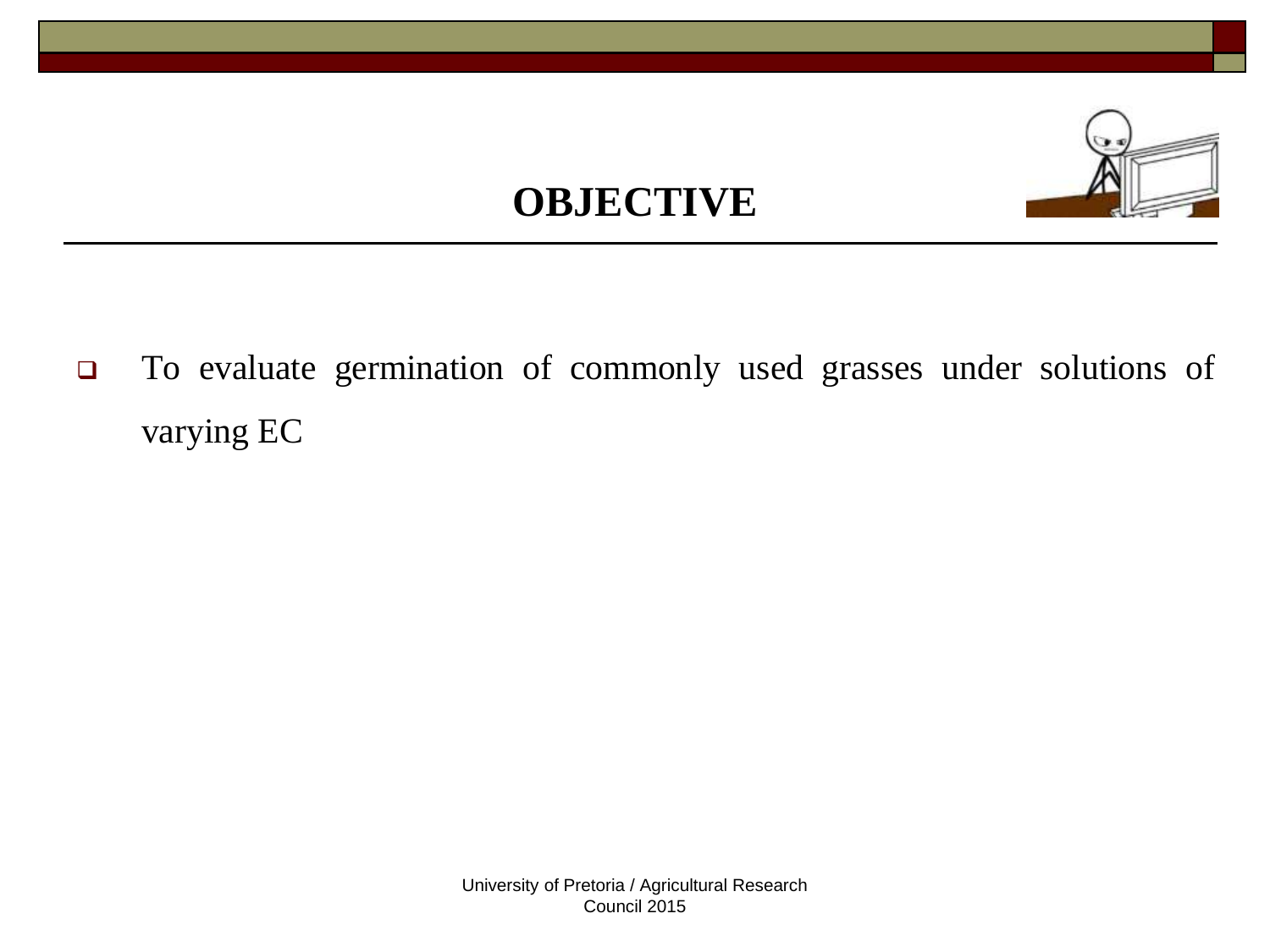

#### **Site description**

 University of Pretoria, South Africa (**25.7536° S, 28.2297° E**) Pretoria  $\Box$  Average temp = 24<sup>o</sup>C in summer and **12°C** in winter Johannesburg  $\Box$  Annual rainfall = **140mm** Verseniging Pretoria **SOUTH AFRICA** 40KM **Coal Mines**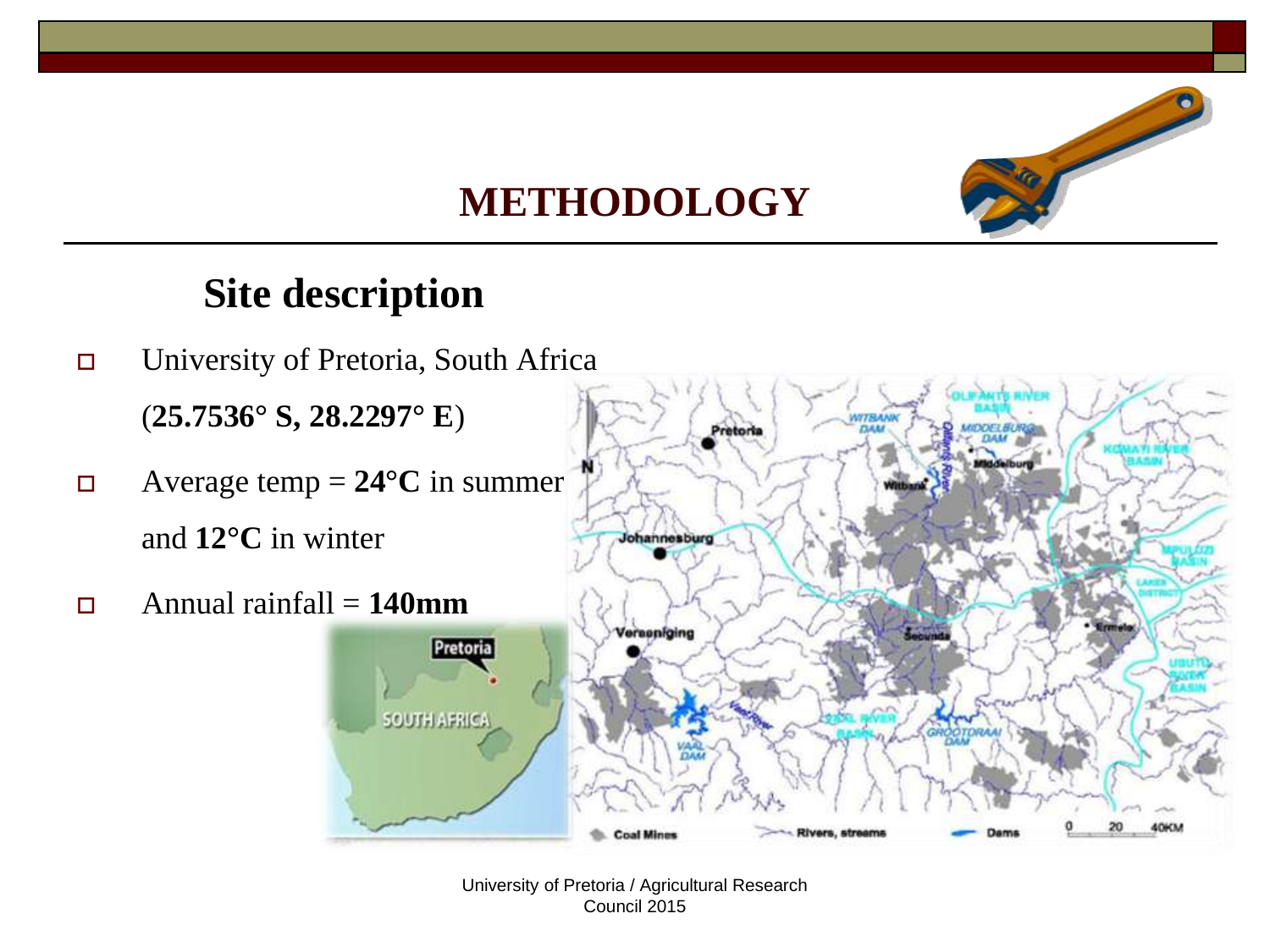

#### **Germination trial**

- Seeds used:
	- *Cynodon dactylon*
	- *Digitaria eriantha*
	- *Panicum maximum*





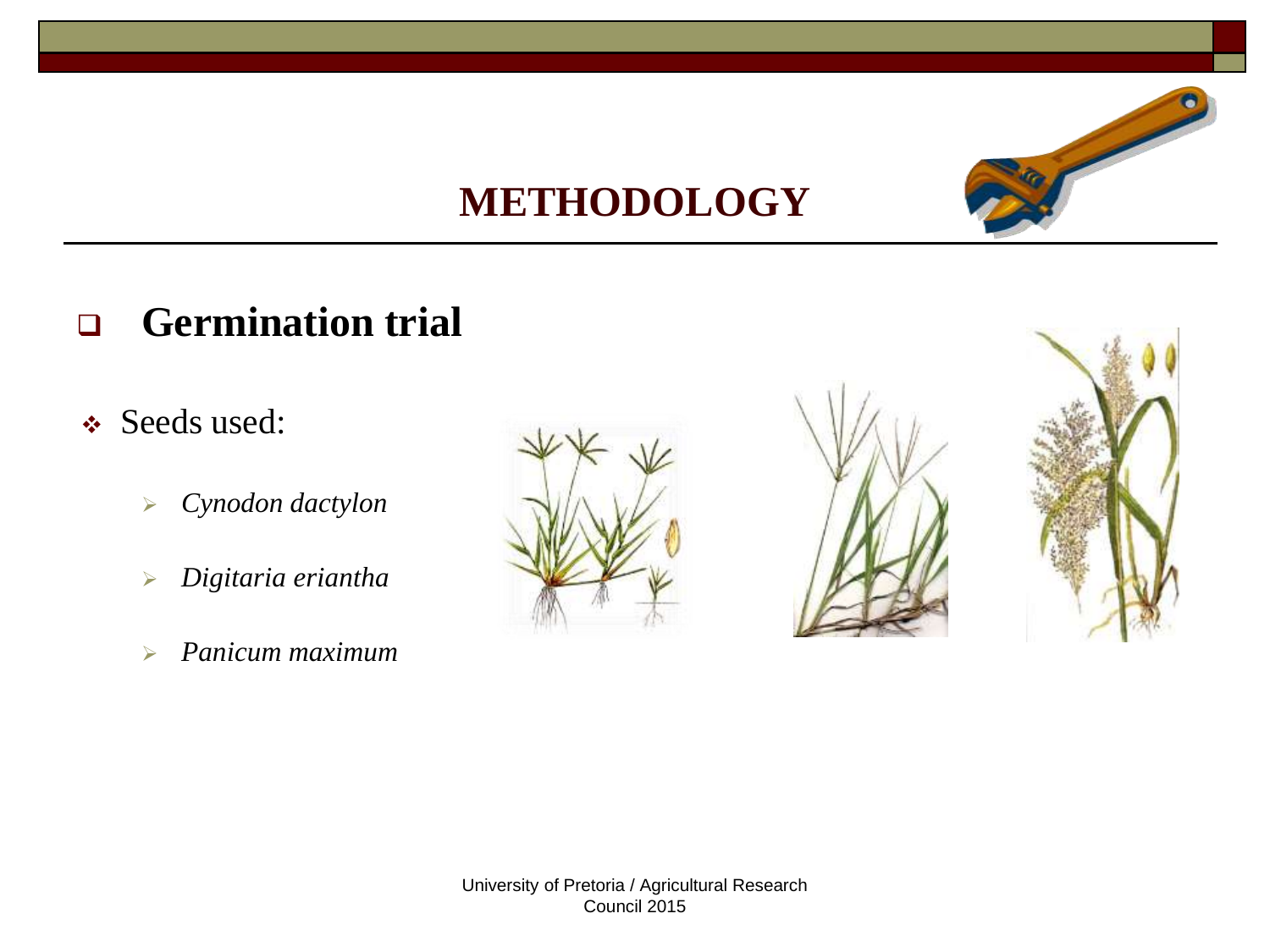

#### **Experimental set-up**

- $\triangleright$  CRD, 4 replicates and trail repeated once (x2 runs)
- **Treatments** 
	- **Distilled water** (control) or **Solutions** of **100, 200, 400, 600, 800, 1000 mS/m**  (using NaCl) or **Mine water** with **405 mS/m**
- **100** seeds / 9 cm Petri dishes
- Filter paper Watman **# 42** (kept moist with treatment solution)
- Growth chamber: **25 <sup>0</sup>C** and **8hrs** light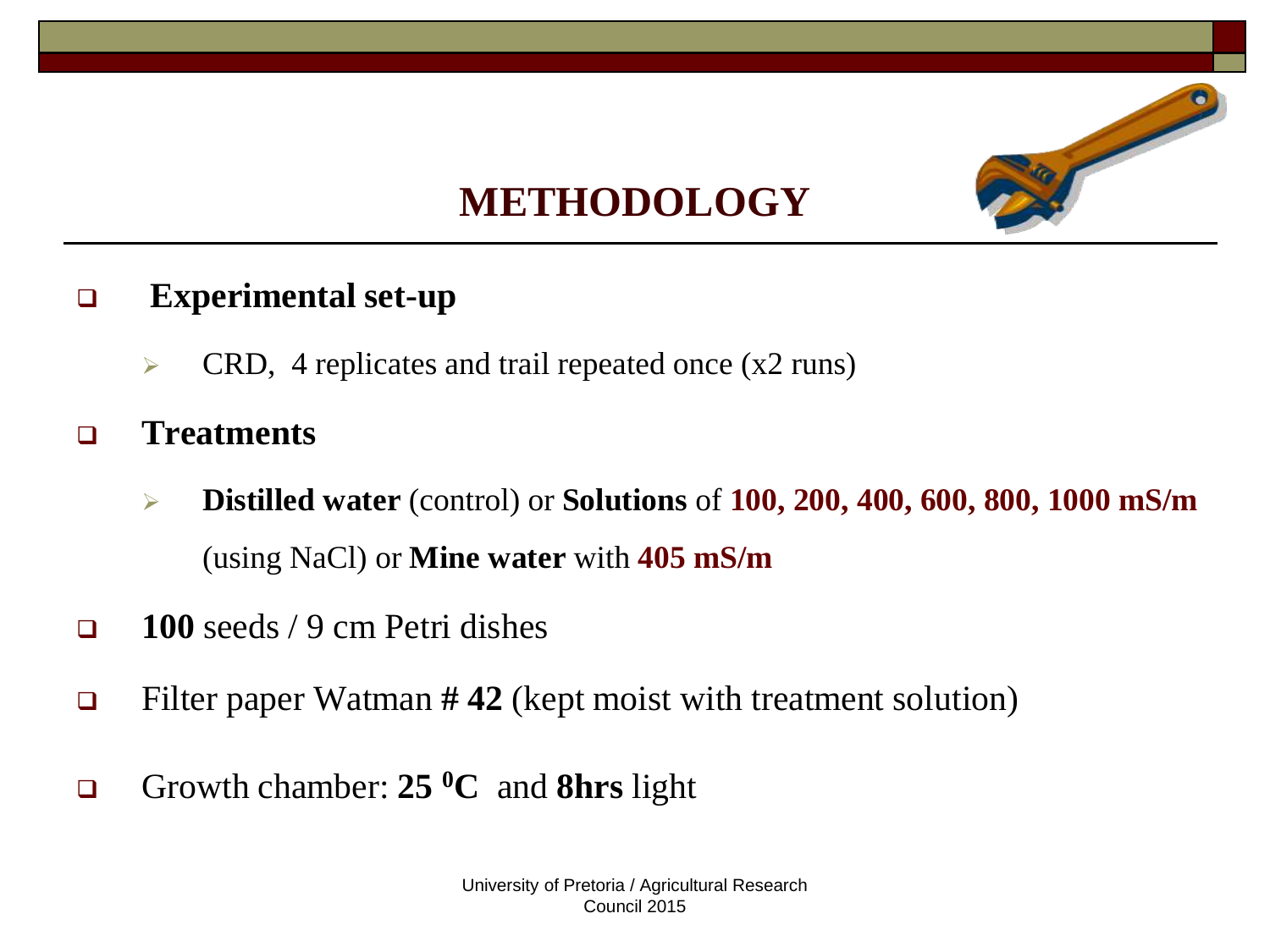



**Distilled water and the Sodium Chloride**

# **TDS Salinity Meter TDS Salinity Meter**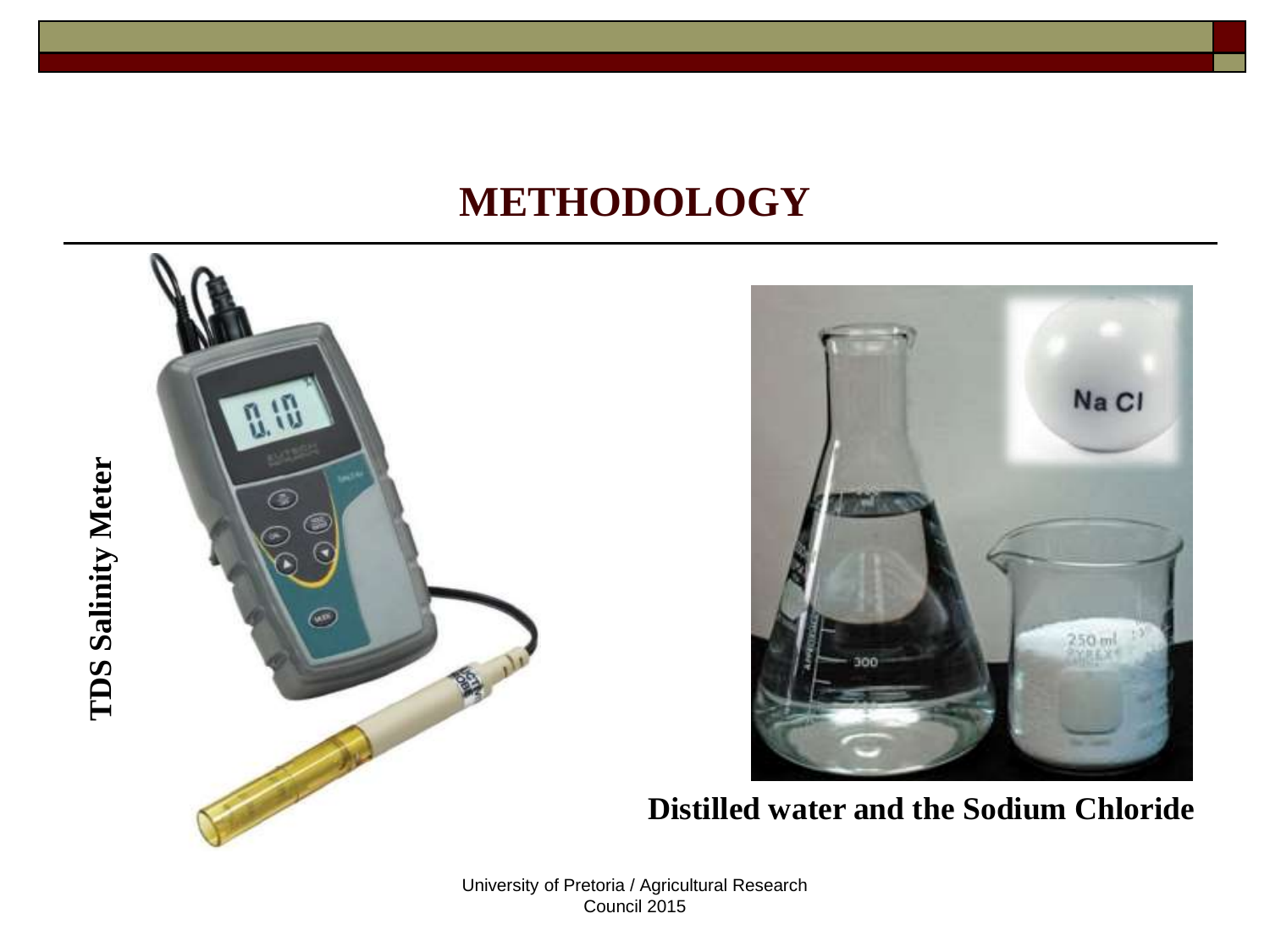

- Germinated seeds with **3mm** radicle appearance
	- Removed once a day
- □ After 3 consecutive days of no germination the trial was terminated
- **Parameters measured**
	- $\triangleright$  Total germination
	- **EXECUTE:** Mean germination %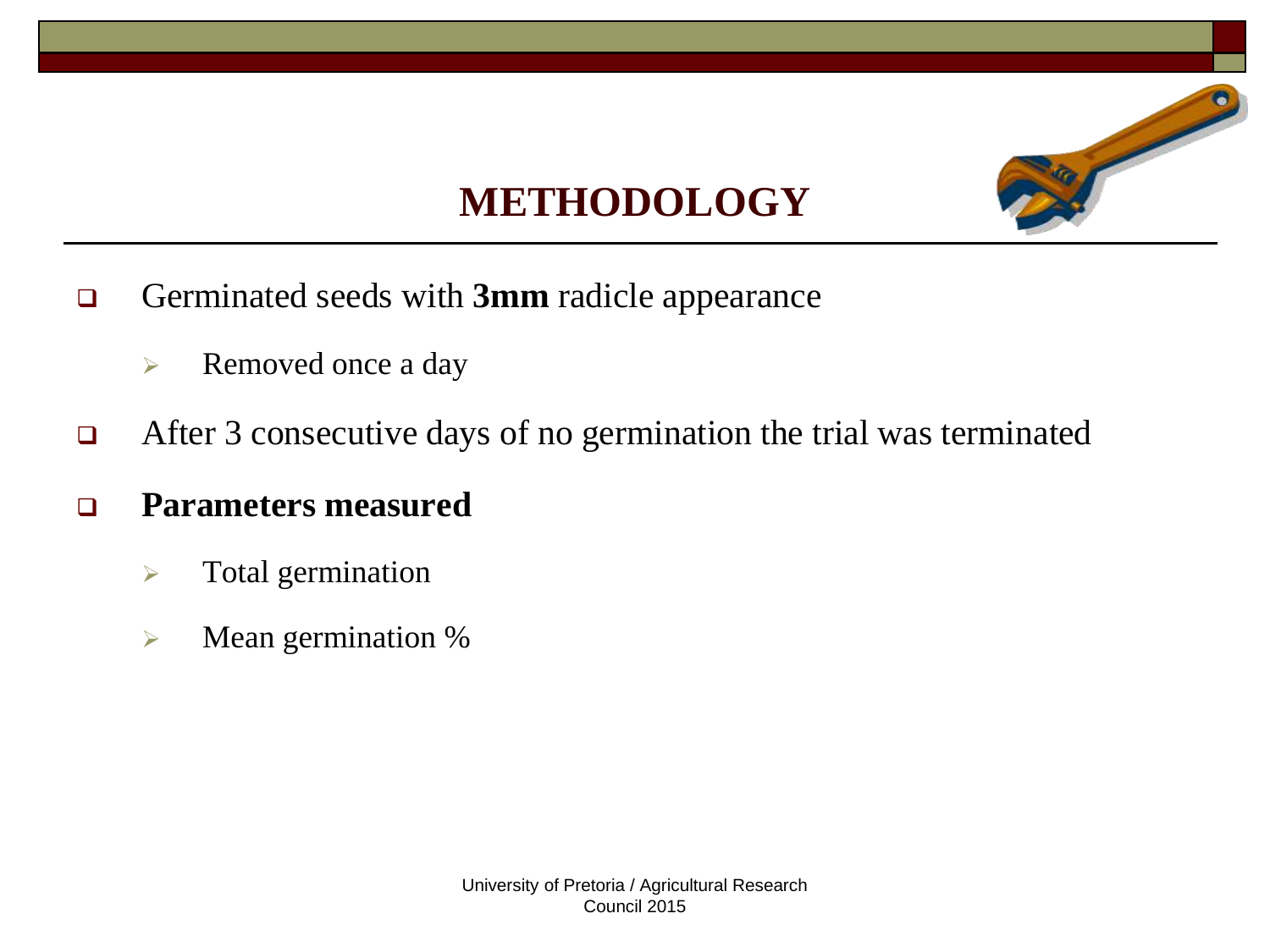#### **RESULTS**



Different superscripts denote significant differences on mean germination  $\%$  ( $p \ge 0.05$ )

#### **Figure 1:Germination response of** *C. dactylon* **under varying EC**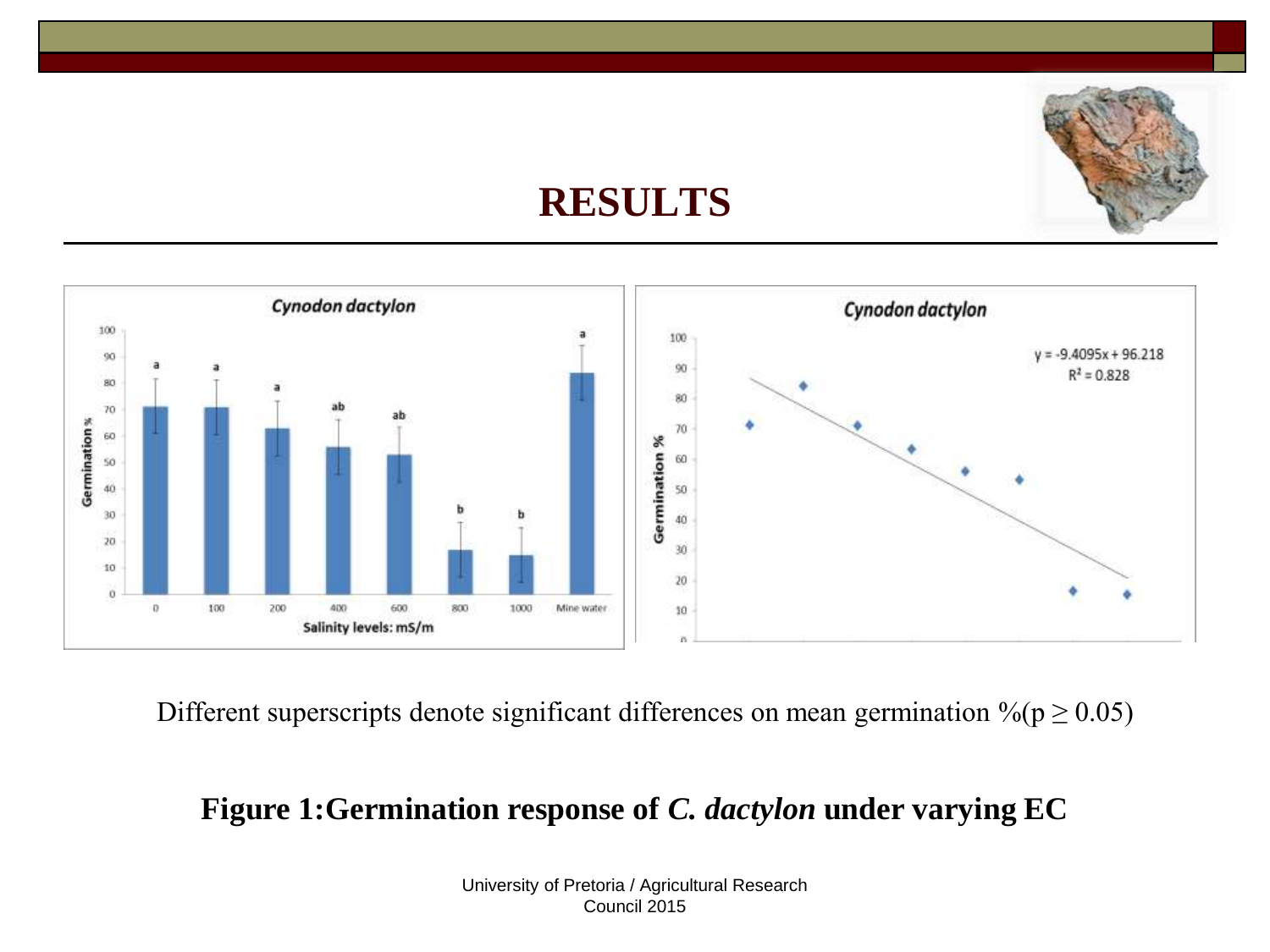#### **RESULTS**



Different superscripts denote significant differences on mean germination % ( $p \ge 0.05$ )

#### **Fig. 2:Germination response of** *D. eriantha* **under varying EC**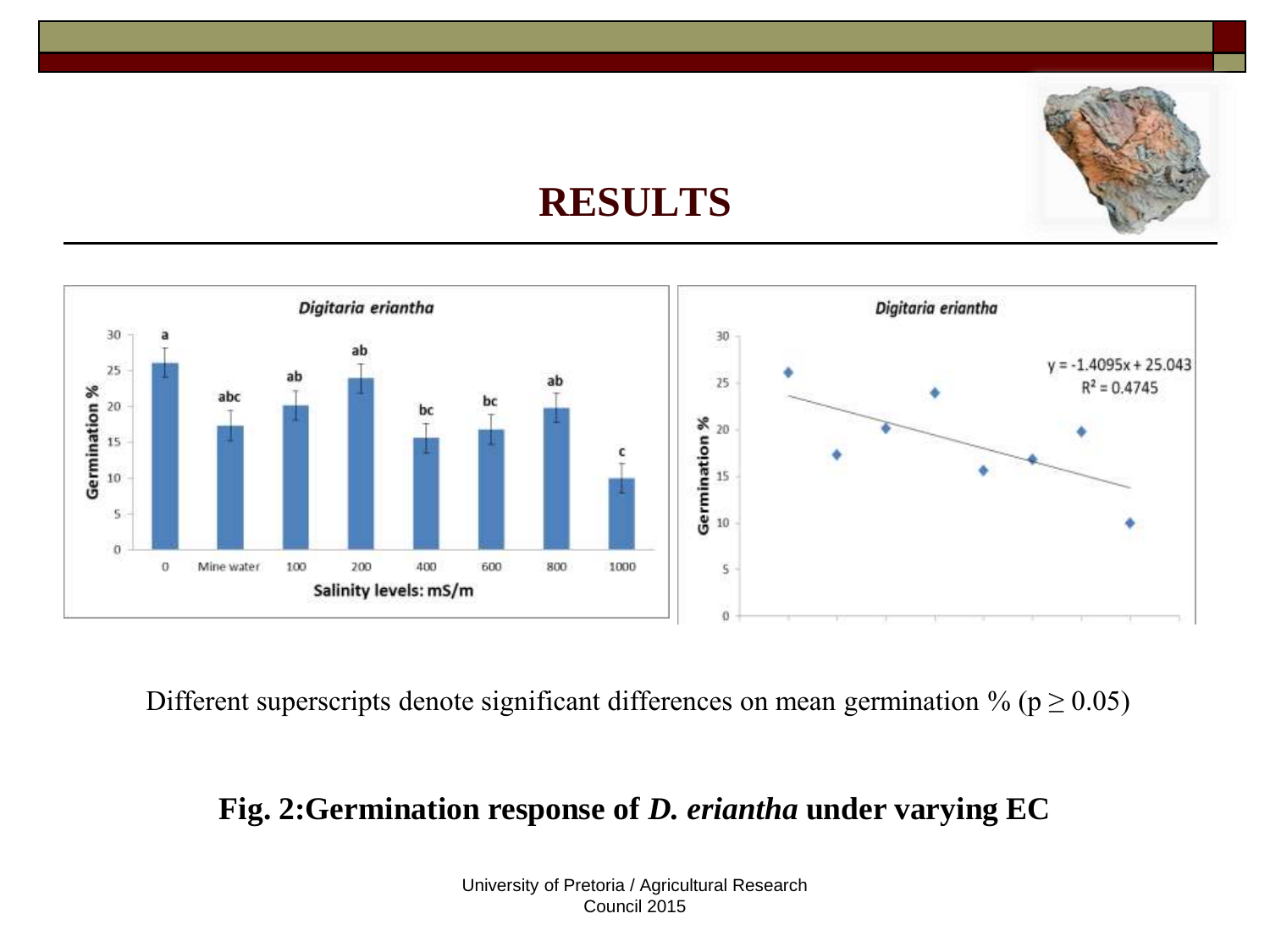#### **RESULTS**



Different superscripts denote significant differences on mean germination % ( $p \le 0.05$ )

#### **Fig.: 3 Germination response of** *P. maximum* **under varying EC**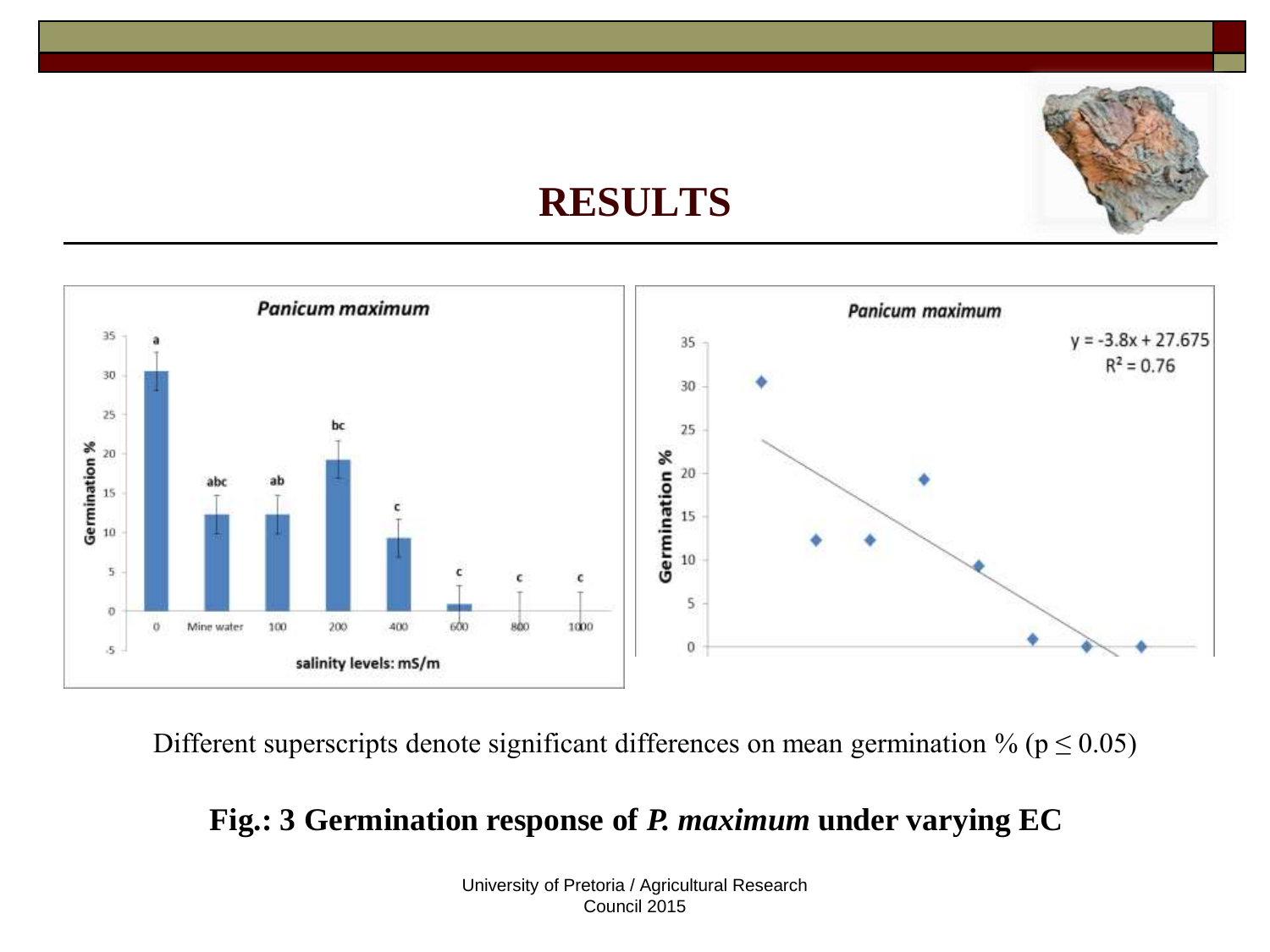# **DISCUSSION AND RECOMMENDATION**

- Increase in EC from resulted in a gradual decrease in germination percentage of all grasses
- Interspecific variations in grass species germination under saline conditions
	- $\triangleright$  They differ genetically, morphologically and physiologically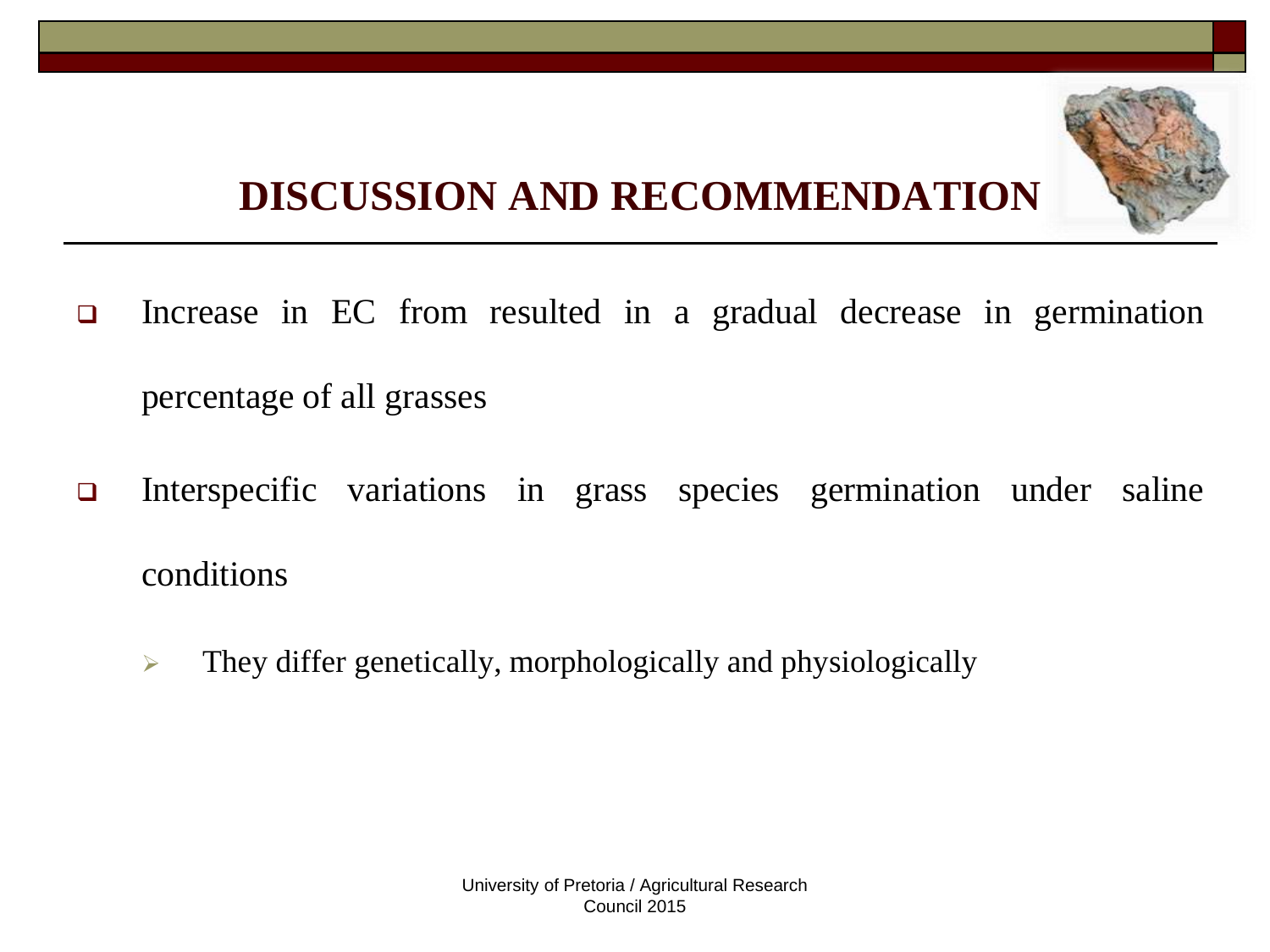# **DISCUSSION AND RECOMMENDATION**

- $\Box$  This shows two different forms of plant response to salinity levels
	- $\triangleright$  Halophytes and Glycophytes
- $\Box$  They can accumulate Na<sup>+</sup> and Cl<sup>-</sup>
- □ However, some respond differently
	- $\triangleright$  Lack sequestration and compartmentalization of toxic ions
- *C. dactylon* performed better than the other species and is the best candidate for rehabilitation
- □ However, there is a need for further investigation